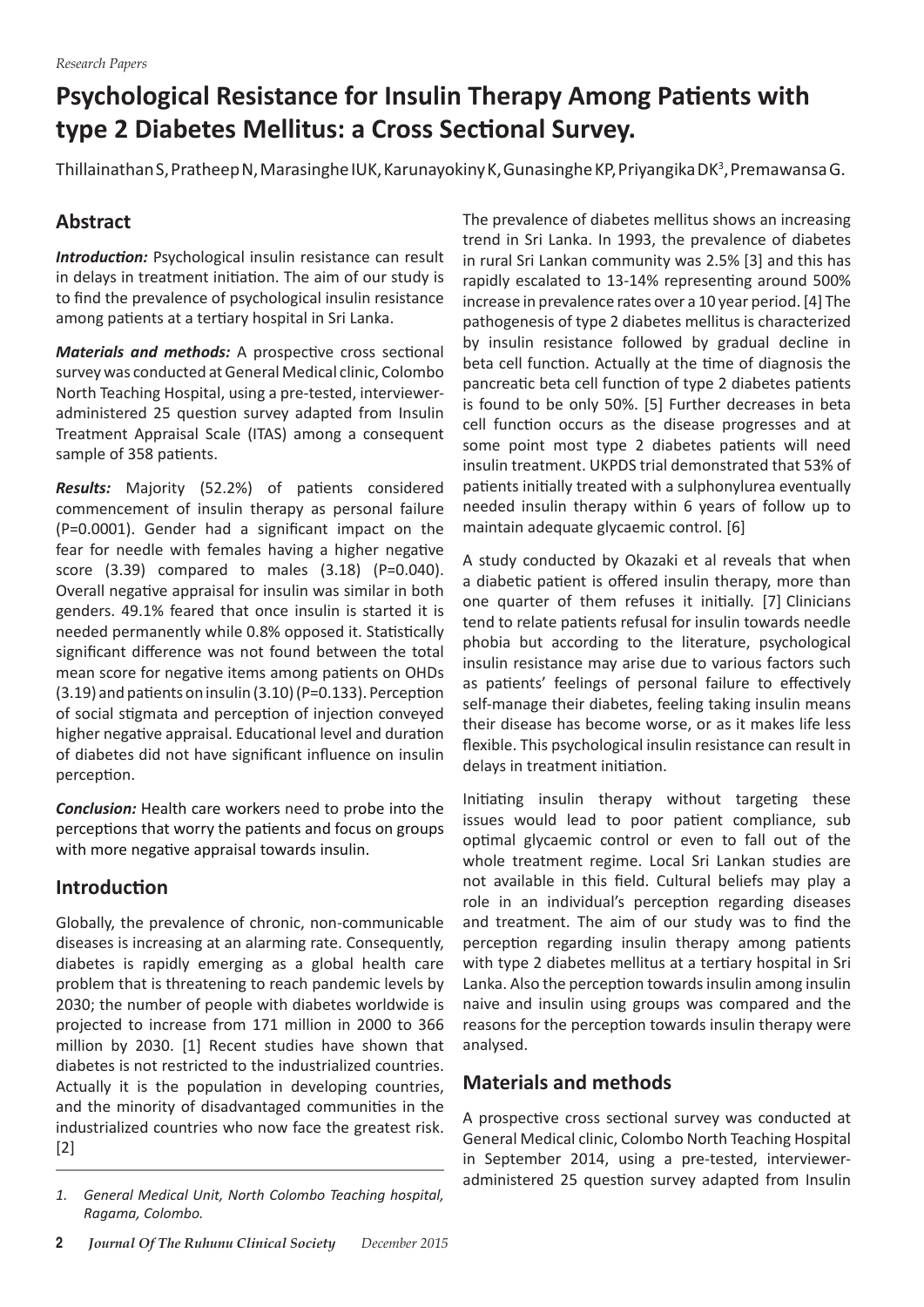Treatment Appraisal Scale (ITAS). [8] Patients attending the medical clinic during the study period who have been diagnosed as having type 2 diabetes mellitus and receiving oral hypoglycaemic drugs or injectable insulin or both for more than three months duration from the clinic were included for the study. 358 patients were selected by systematic sampling method. Type 1 diabetes mellitus patients were excluded from the study. Data was computerized and analysed according to the objectives using simple descriptive statistics.

#### **Results**

The study was conducted among 358 patients with a mean age of 60.1 years (SD=12.21). Out of the total study sample 233 (65.1%) were male.Two hundred and seventy two (76%) of them were on oral hypoglycaemic drugs (OHDs) whereas 86 (24%) were on insulin therapy. Considering the educational level of the patients 41.1% of patients had an educational level of less than grade 5 while 37.2% had studied up to ordinary standard or above. Hundred and eighty six (52%) had a low income of less than Rs 10 000 per month whereas only 5 (1.4%) had a monthly income of Rs 30 000 or above.

**Perception of disease progression** Majority (52.2%) of patients considered commencement of insulin therapy as personal failure while 1.4% opposed it. They perceived that prescribing of insulin means they have failed to properly care for their diabetes with tablets and diet and this appraisal was statistically significant (P=0.0001)

**Perception of injection** About 41.9% of patients agreed or strongly agreed that insulin injection is painful whereas only 7.3% disagreed. Majority (32.1%) accepted that they feared the needle while 15.1% opposed it. Interestingly, may be as expected, gender had a significant impact on the fear for needle. Females had a higher negative score for the fear of needle (3.39) compared to males (3.18) which was statistically significant (P=0.040).

**Perception of lifestyle modification** A high proportion of patients (38% vs. 6.4%) feared that starting insulin therapy would make them more dependent on doctors and it makes lifestyle more inflexible. In contrast to it, for the statement "I have to give up activities I enjoy", majority (13.4% vs. 9.6%) disagreed. However this finding was not statistically significant.

**Perception of insulin related adverse effects** Majority of patients (36.9% vs. 3.1%) feared that insulin usage may increase the risk of hypoglycemia. Similarly insulin was also perceived by a higher proportion of patients (36.4% vs. 7.2%) that it would deteriorate the health.

**Perception of social stigma** In contrast to the general belief, only a handful of patients (2.8%) viewed insulin injection as embarrassing while 22.7% denied it. On

the other hand a high proportion of patients (41.9% vs. 7.3%) were anxious that starting insulin might lead their family to get more concerned about them.

**Perception of therapy** About 49.1% feared that once insulin is started it is needed permanently while 0.8% opposed it. (p= 0.001). Similarly a significant proportion of patients (31.3%) preferred to delay insulin till it is absolutely necessary while 7.8% opposed it (p=0.001).

**Perception of diabetes control** Generally patients held a positive attitude towards insulin therapy and disease control. About 27.3% expressed that insulin helps to prevent complications of diabetes, 70.5% were neutral while only 2.2% refused it. Similarly, the statement "insulin helps to maintain good control of blood glucose" was accepted by 28% while opposed by 2.8%. Nevertheless "insulin improves energy level" was denied by 13.1% while 7.6% accepted it.

Overall, perception of social stigmata and perception of injection conveyed higher negative appraisal. Interestingly educational level and duration of diabetes did not have significant influence on insulin perception and the overall negative appraisal for insulin was found to be similar in both genders. Finally, in contrast to the general belief, statistically significant difference was not found between the total mean score for negative items among patients on oral hypoglycaemic drugs (3.19) and patients on insulin (3.10) (P=0.133).

## **Discussion**

When oral medications fail, insulin has a definitive benefit in type 2 diabetes mellitus patients. Nevertheless some reluctance is found among both patients and healthcare professionals to commence insulin therapy. This reluctance has been termed "psychological insulin resistance". Patients with type 2 diabetes are often reluctant to begin insulin for various reasons and tend to delay the start of insulin therapy for quite lengthy periods of time. Actually patients may not appreciate any reassurances or additional information unless their personal beliefs and attitudes about insulin are recognized and discussed. So it is of utmost important that these negative attitudes should be identified and properly addressed prior to the commencement of insulin.

In our study, the attitudes expressed by the patients gave some insight into the reasoning behind the reluctance to begin insulin treatment. Most accepted that insulin prevents complications and helps to maintain good control of blood glucose levels. However, these benefits were often obscured by negative attitudes regarding insulin. Barriers to the insulin therapy included fear of disease progression, needle anxiety and the possible